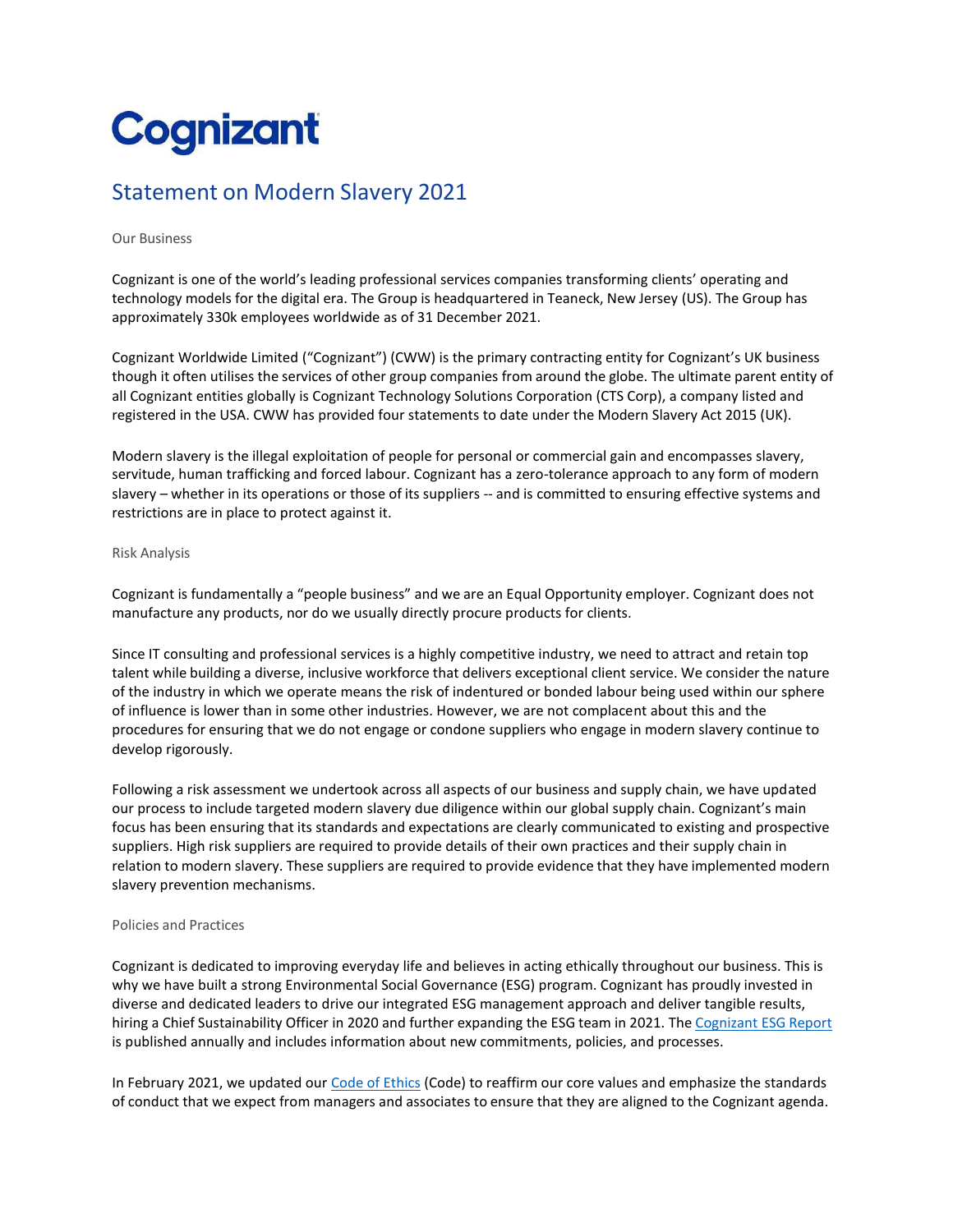Our Code is publicly available and applies to all Cognizant directors, officers, and employees worldwide as well as all Cognizant business units and subsidiaries, joint ventures over which Cognizant has operational control, business partners, and third-party representatives worldwide (collectively "Associates"). All our Associates are required to undertake our Code of Ethics mandatory training on an annual basis. The Code of Ethics highlights the company focus on respecting people and the environment.

Our code requires that Associates must be committed to upholding the company's core values of Doing the Right Thing in the Right Way, including complying with the laws of all the countries in which Cognizant operates. It is not only the right thing to do, but also an integral part of our commitment to excellence and our dedication to being a superior corporate citizen.

Specifically in relation to labor practices, we uphold human rights in all our global operations. All Cognizant Associates worldwide are entitled to fair wages and hours, consistent with local laws, and are entitled to work in an environment free from discrimination. Our company does not make use of child labor (i.e., a person under the minimum age provisions of applicable laws and regulations) or forced labor (i.e., prison labor, indentured labor, bonded labor, military labor, slave labor), does not condone any form of human trafficking, and will not work with third parties who engage in such practices.

Our commitment to uphold human rights, across our global operations, is supported by ou[r Human Rights Policy.](https://www.cognizant.com/us/en/documents/human-rights-policy.pdf) Our initial Statement on Modern Slavery was launched in 2017 and was accompanied by a training and awareness communication to Cognizant Associates globally. We continue to generate awareness with our Associates; we ensure that as Associates arrive in the UK, they receive education about our zero-tolerance approach to modern slavery in the UK induction programme.

Our Associates or Third Parties can report suspected violations of any of these policies/standards via Cognizant's [Compliance Helpline.](https://app.convercent.com/en-us/LandingPage/4d46f093-7b10-e611-80c8-000d3ab06827) All reports are taken seriously and investigated by the company. If any deficiencies in compliance were to be uncovered, remediation plans may be devised to address the deficiencies, but failure to comply may also result in termination of the relationship.

# Supply Chain Due Diligence

Cognizant extends its commitment to address modern slavery to how it thinks about its supply chain. Our supply chain management policies include:

- Ou[r Supplier Diversity Policy](https://www.cognizant.com/us/en/documents/cts-supplier-diversity-policy.pdf) sets out Cognizant's commitment to working with historically underrepresented and diverse businesses such as minority-, women-, disabled-, LGBTQ+-, or veteranowned companies. By cultivating an array of relationships, we provide business opportunities to various enterprises, while enabling our long-term success. We seek to verify supplier self-declarations from third party certified diversity supplier databases, and we use third party sources to identify diverse suppliers and related spend in the United States.
- In 2021, Cognizant updated our [Supplier Standards of Conduct](https://www.cognizant.com/us/en/documents/supplier-standards-of-conduct.pdf) (**Supplier Standards**) to formalise its expectations and requirements in terms of ethical business conduct. The Supplier Standards set out the principles by which all of Cognizant's third-party representatives, suppliers, vendors, and subcontractors and their parent, subsidiary, and affiliated entities are expected to abide by. The Supplier Standards list a number of specific requirements. Those addressing child labour and forced labour are:
	- o *Prohibition on child labour: Cognizant strictly prohibits the use of child labour in any of the supplier's operations. Suppliers must not employ workers younger than the greater of (a) 15 years of age, or 14 years of age where the local law allows such exception consistent with International Labor Organization guidelines, or (b) the age for completing compulsory education, or (c) the minimum age established by law in the country of manufacture. In addition, suppliers must*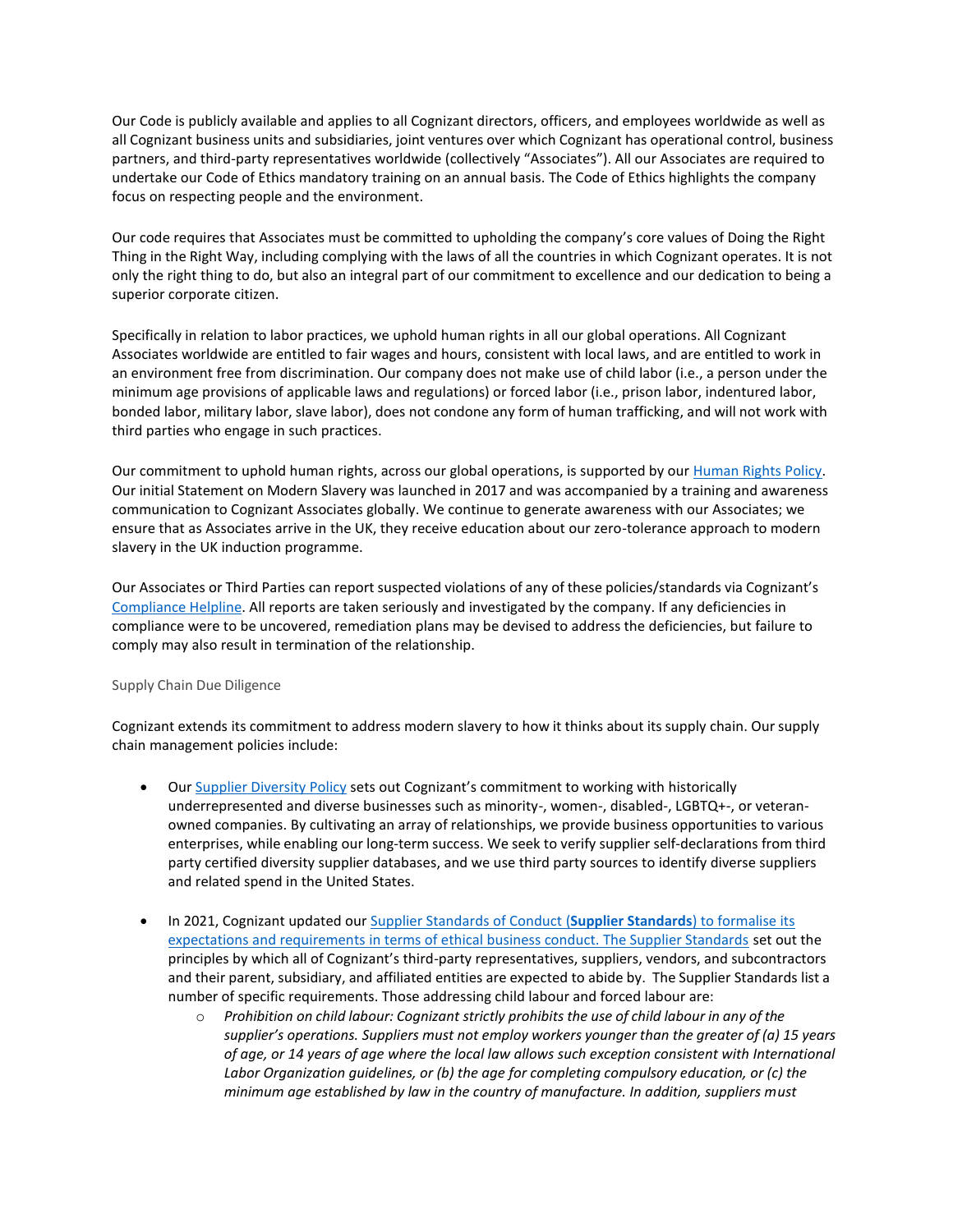*comply with all legal requirements for authorized young workers (including students and interns), particularly those pertaining to hours of work, wages, and working conditions.*

- o *Prohibition on forced labour: All forms of forced or compulsory labour, such as prison labour, bonded labour, or indentured labour, are forbidden in any operations. Forced overtime and human trafficking are also strictly prohibited. Additionally, Cognizant expects Suppliers to follow responsible recruitment practices to prevent forced labor and other forms of modern slavery. Suppliers and their labor agents and subagents shall not hold, destroy, conceal, confiscate, or deny workers access to their identity or immigration documents.*
- Our Human Rights Policy outlines our commitment to respect the basic principles of human rights and sets the expectation that our suppliers, business partners, and clients adopt similar policies within their own businesses. The principles addressing child labor and forced labor are:
	- o *End human trafficking. Never engage in trafficking in persons, which includes but is not limited to the illegal movement of people, trafficking in persons, sexual exploitation, and the use of forced or child labor of any form. We are all responsible for proactively reporting human trafficking to the appropriate authorities. If you know or suspect that human trafficking is occurring/has occurred in any parts of our business or supply chains of any supplier, promptly inform your manager, local HR Manager, or the Ethics & Compliance Helpline.*
	- o *Consider our supply chain. Cognizant has zero tolerance for human rights abuses in the supply chain. Our Supplier Standards of Conduct prohibits and addresses human rights abuses and is embedded into every vendor contract throughout our supply chain.*

As part of our ongoing ESG development efforts, we are also considering ESG in our supply chain in new ways. In 2021 we conducted an ESG supply chain prioritization exercise, developed in consultation with independent external human rights experts, Article One, to identify potential ESG supplier risks, including working conditions, and established a three-year implementation roadmap for managing risks.

We have continued to invest in our procurement processes and during 2019 implemented Ariba, an automated supplier onboarding system, globally. For goods or services considered to be high risk (such as recruitment agencies, hospitality event providers, marketing & promotional material providers, construction, and facilities management), suppliers are required to upload their policy and process to avoid modern slavery and respond to a modern slavery questionnaire as part of their onboarding. The questionnaire includes questions such as whether the suppliers have taken any steps to eliminate acts of modern slavery from their own organizations and supply chain. Suppliers who do not submit sufficient documentation of their policies and procedures to address modern slavery are prevented from doing business with Cognizant.

The questionnaire process was made standard practice across the US, Europe, APAC and India in 2020, and then rolled-out to all Cognizant entities globally. Information gathered via the supplier set-up form is entered into a central database, which is designed to enhance corporate knowledge and encourage honest, two-way engagement between parties.

## United Nations Global Compact

In February 2021 Cognizant joined the United Nations Global Compact (UNCG), a worldwide network of more than 9,500 companies and 3,000 non-business participants that are committed to building a sustainable future. In October 2021, we deepened our commitment by [joining the United Nations Global Compact India \(UNGCI\),](https://news.cognizant.com/2021-10-01-Cognizant-Joins-the-United-Nations-Global-Compact-India) a country-level leadership platform for strengthening sustainable business practices.

By signing the UNGC, Cognizant has committed to integrating UNGC's Ten Principles into Cognizant's strategy, day to day operations and organizational culture. These principles focus on supporting the protection of human rights, promoting greater environmental responsibility, and working against corruption in all forms.